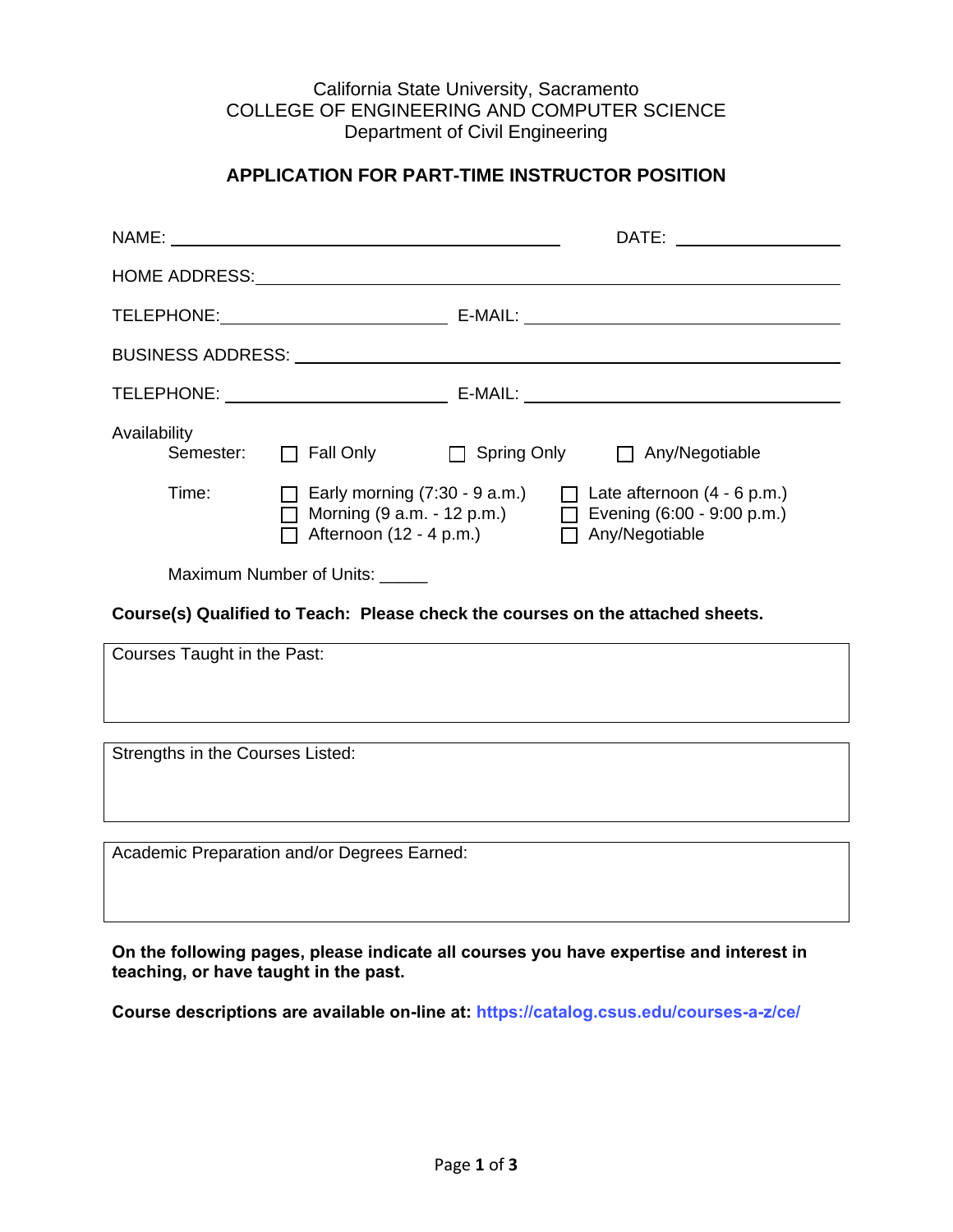### **COURSE OFFERINGS CIVIL ENGINEERING and ENGINEERING**

Undergraduate Civil Engineering

CE 4 - Engineering Graphics and CAD (2 units) CE 9 - Plane and Topographic Surveying (2 units) CE 9L - Plane and Topographic Surveying Laboratory (1 unit) CE 100 - Engineering Geology (2 units) CE 101 - Computer Applications in Civil Engineering (3 units) CE 130 -Water Resources Engineering (3 units) CE 130L - Hydraulics Lab (1 unit) CE 131 - Hydrology (3 units) CE 132 - Groundwater Engineering (3 units) CE 133 - Design of Urban Water and Sewer Systems (3 units) CE 134 - Open Channel Hydraulics (3 units) CE 140 - Transportation Engineering (3 units) CE 140L - Transportation Engineering Laboratory (1 units) CE 141 - Traffic Analysis & Design (3 units) CE 142 - Transportation Systems (3 units) CE 150 - Principles of Environmental Engineering (2 units) CE 150L - Principles of Environmental Engineering Laboratory (1 unit) CE 151 - Principles of Environmental Engineering Practices (2 units) CE 153 - Design of Water Quality Control Processes (3 units) CE 156 - Geoenvironmental Engineering (3 units) CE 160 - Introduction to Structural Analysis (3 units) CE 160L - Structural Laboratory (1 unit) CE 163 - Structural Design in Steel I (3 units) CE 164 - Reinforced Concrete Design (3 units) CE 165 - Masonry Design (3 units) CE 166 - Seismic Behavior of Structures (3 units) CE 168 - Pre-stressed Concrete Design (3 units) CE 169 - Timber Design (3 units) CE 170 - Soil Mechanics (3 units) CE 170L - Soil Mechanics Laboratory (1 unit) CE 171- Foundation Design (3 units) CE 175 - Geotech Earthquake Engineering (3 units) CE 182 - Intro to GIS in Civil Engineering (3 units) CE 190 - Civil Engineering Project Skills (3 units) CE 191 - Senior Project (3 units) CE 194 - Career Development (1 unit) CE 195 - Fieldwork in Civil Engineering (1-3 units)

#### CE 196H - Concrete Technology (3 units)

#### **Undergraduate Engineering**

| ENGR 30 - Analytic Mechanics: Statics (3 units)      |
|------------------------------------------------------|
| $\Box$ ENGR 112 - Mechanics of Materials (3 units)   |
| $\Box$ ENGR 115 - Statistics for Engineers (2 units) |
| $\Box$ ENGR 132 - Fluid Mechanics (3 units)          |
| ENGR 140 - Engineering Economics (2 units)           |